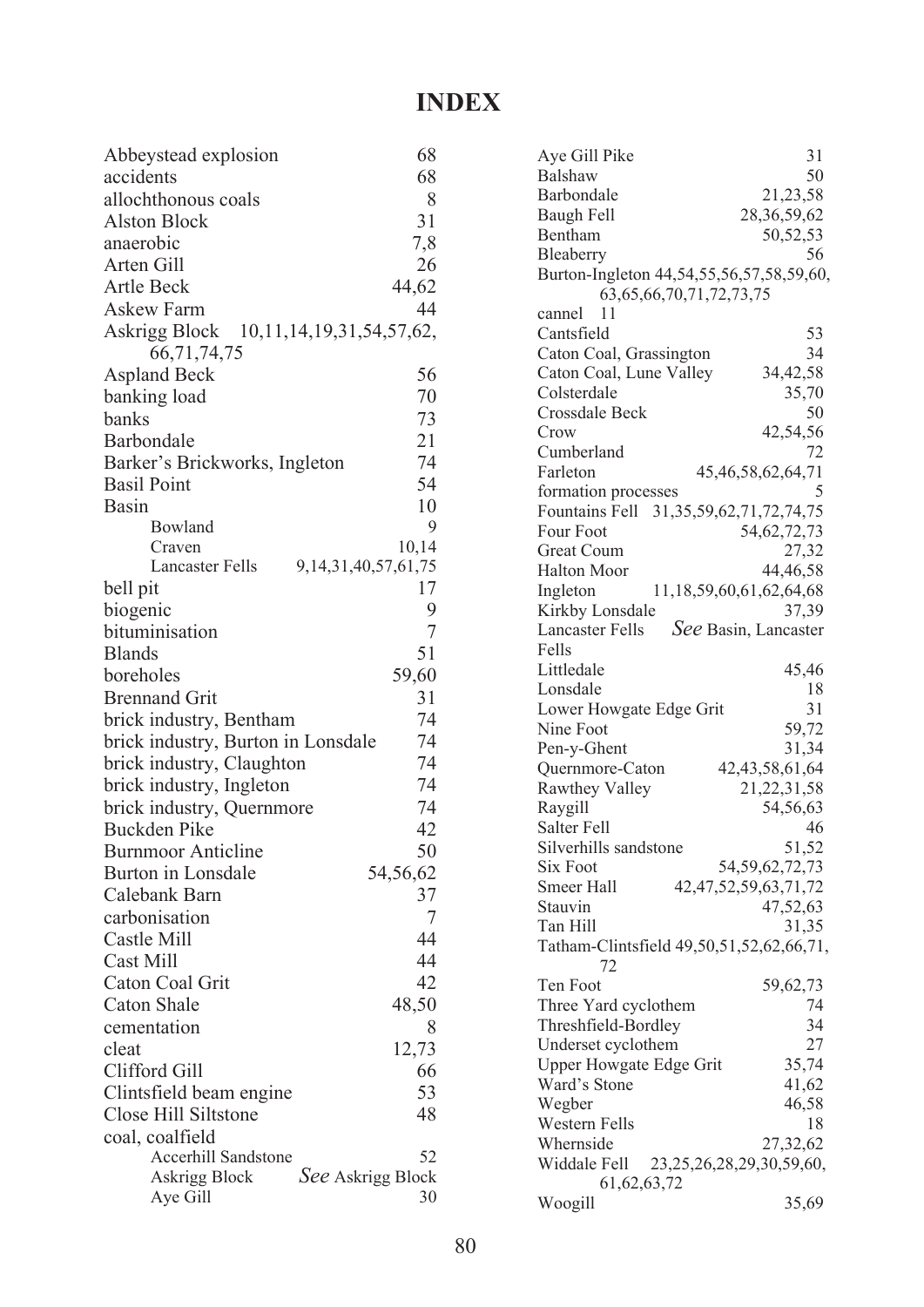|            | Wray Wood Moor                          | 47,48,62               | <b>Stinking Pits</b>  | 27                          |
|------------|-----------------------------------------|------------------------|-----------------------|-----------------------------|
|            | Yard                                    | 54,72                  | <b>Sykes Colliery</b> | 24                          |
| coal, uses |                                         | 73                     | Three Gills           | 21                          |
| coke       |                                         | 73                     | Wilson Wood Pit       | 56, 57, 61, 62, 63, 64, 65, |
|            | coke, cinder oven                       | 27,73                  | 67,71,73              |                             |
|            | Barbondale                              | 74                     | Wold Fell             | 27                          |
|            | <b>Burton</b>                           | 73                     | Wray Wood Moor        | 69                          |
|            | Clintsfield                             | 73                     | Conder, river         | 46                          |
|            | Faccon                                  | 73                     | consolidation         | 7                           |
|            | Fountains Fell                          | 74                     | corf load             | 70                          |
|            | Great Knoutberry                        | 74                     | Cote Wold             | 24, 25, 29, 64              |
|            | Quernmore                               | 73                     | Cowgill               | 26,29                       |
|            | Rawthey Valley                          | 73                     | Cowgill Head          | 26                          |
|            | Raygill House                           | 73                     | Cragg Moor            | 48                          |
|            | Smeer Hall                              | 73                     | Creams Barn           | 48                          |
|            | Tatham                                  | 73                     |                       | 53                          |
|            | colliery, pits                          |                        | Crossdale Beck        |                             |
|            | Artle Beck                              | 44                     | Cross Wold            | 26                          |
|            | Aygill                                  | 21                     | cyclothem             | 11                          |
|            | Barker's Pit                            | 57                     | Little                | 31                          |
|            | Barnawig                                | 67                     | Main                  | 28,31                       |
|            | Castle Mill                             | 44                     | Simonstone            | 21, 31, 37                  |
|            | Clintsfield                             | 53,64                  | Three Yard            | 21                          |
|            | Close House                             | 62                     | Underset              | 18,24,27,37                 |
|            | Coal Gill                               | 28                     | delta                 | 6,7,9,31,53                 |
|            | <b>Cross Pits</b>                       | 27                     | Dent                  | 26                          |
|            | Dent                                    | 27                     | Dentdale              | 70                          |
|            | Ellel                                   | 53                     | diagenesis            | 7,8                         |
|            | Ellel Crag                              | 53                     | distributaries        | 6                           |
|            | Gallowgate Pits                         | 27                     | Dolphinholme          | 53                          |
|            | Garsdale                                | 27                     | downthrows            | 10                          |
|            | Gin Pit                                 | 64                     | Ellel                 | 46                          |
|            | <b>Great Combe</b>                      | 27                     |                       |                             |
|            | <b>Great Coum</b>                       | 62                     | Eurasia               | 9                           |
|            | Greystone Gill                          | 53                     | eustatic              | 11                          |
|            | Grove Pit                               | 56, 57, 59, 61, 71     | explosions            | 68                          |
|            | Hawkshead                               | 44                     | faults                | 10,54                       |
|            | Holme House                             | 37                     | Claughton Fault       | 46                          |
|            | Hutton Roof                             | 64                     | Dent Fault            | 21,23                       |
|            | Lady Pit                                | 67                     | High Dam Fault        | 50                          |
|            | <b>Lancaster Corporation Drift Mine</b> | 45                     | Hollintree Fault      | 54,56,57                    |
|            | Megges                                  | 61,70                  | Roeburn Fault         | 46                          |
|            | Moorgarth Pit                           | 57, 64, 67, 71, 73     | Smeer Hall Fault,     | 47,48                       |
|            | Moor Wood                               | See Smeer Hall         | <b>Stauvin Fault</b>  | 47                          |
|            | Mount Vernon                            | 44,46                  | Feathermire Farm      | 50                          |
|            | Near Gill Laids Beck                    | 31                     | fire damp             | 67,68                       |
|            | Nellie Pit                              | 56, 57, 59, 63         | folding               | 23                          |
|            | Newfield Pit                            | 57,59,61               | formation             |                             |
|            | New Ingleton                            | 57, 59, 62, 65, 67, 71 | Accerhill Sandstone   | 52,53                       |
|            | New Winning Pit55,56,57,59,62,64,68,71  |                        | <b>Bowland Shale</b>  | 36,41                       |
|            | Park Foot<br>Richard                    | 64<br>57,59,71         | <b>Brennand Grit</b>  | 41                          |
|            | Sellet Hall                             | 37,38                  | Claughton             | 50,51                       |
|            | Smeer Hall, Smearhaw, Smearshaw         |                        | Eldroth Grit          | 53,54                       |
|            |                                         | 44,61,63               | Gleaston              | 35,36,40                    |
|            |                                         |                        |                       |                             |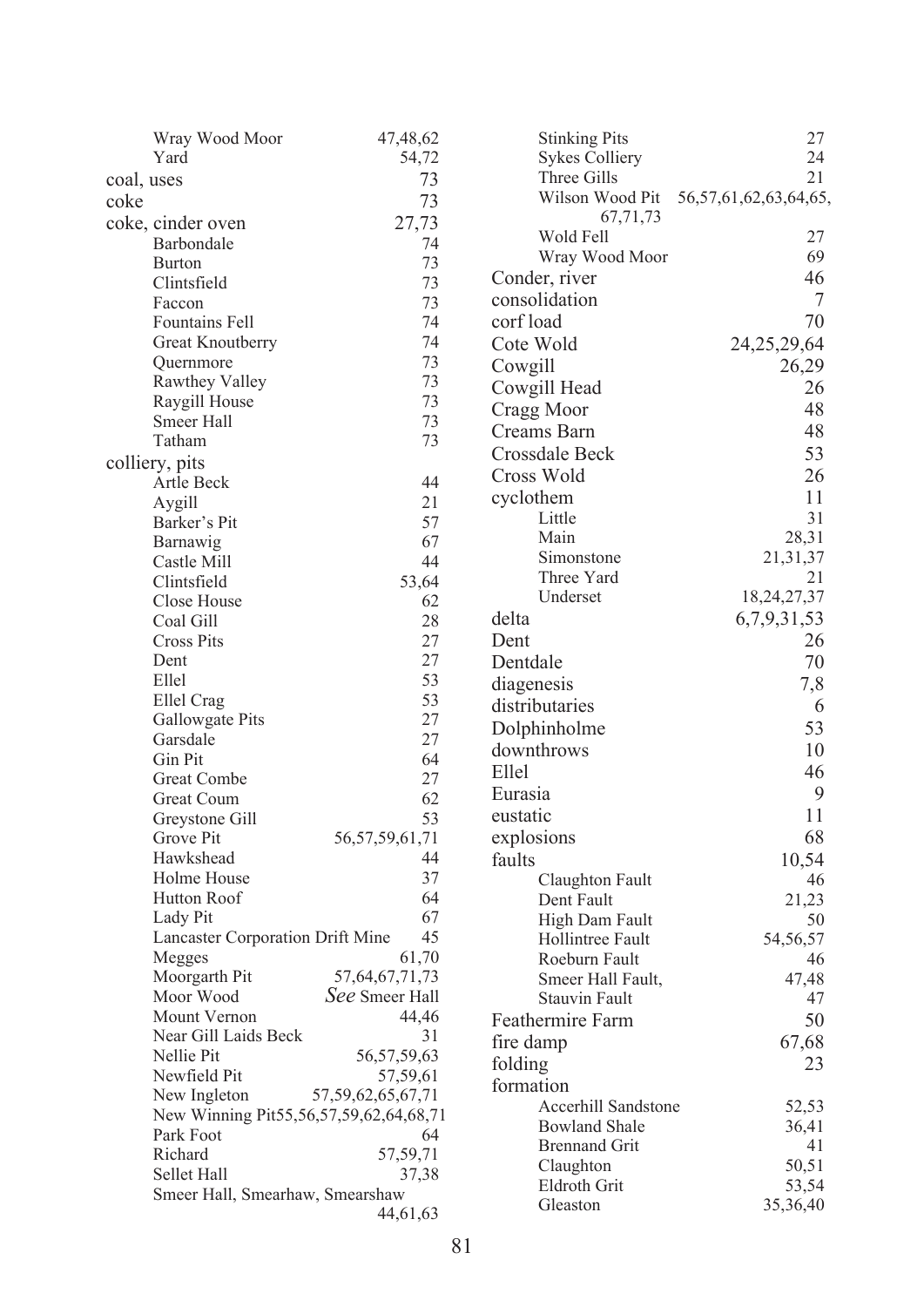| Greta Grits                                               | 53                 | Hebblethwaite Hall              | 23             |
|-----------------------------------------------------------|--------------------|---------------------------------|----------------|
| Heysham Harbour Sandstone                                 | 53                 | Henridding                      | 40             |
| Kirkbeck                                                  | 53                 | <b>Heysham Anticline</b>        | 50             |
| Park Limestone                                            | 35                 | Heysham Head                    | 46             |
| Pendle Grit                                               | 41                 | <b>High Biggins</b>             | 40             |
| Roeburndale                                               | 41,42,68           | Hindburn Valley                 | 40,50          |
| Rough Rock                                                | 53                 | Holden House                    | 59,60          |
| <b>Silver Hills Sandstone</b><br><b>Urswick Limestone</b> | 51,52<br>35        | <b>Hornby Castle</b>            | 50             |
| Ward's Stone Sandstone                                    | 41,50              | <b>Hornby Castle Estate</b>     | 46,71          |
| fossils                                                   | 11                 | Hunt's Beck                     | 59             |
| ammonoids                                                 | 13, 19, 35, 36, 42 | Hunt's Gill Beck                | 47             |
| Calamites                                                 | 11,12              | Hunts Gill Beck                 | 48             |
| club moss                                                 | 11,12              | Hutton Roof                     |                |
| Cordaites                                                 | 11                 |                                 | 38,40          |
| Cravenoceras cowlingense                                  | 35                 | Ingleton                        | 54,56          |
| Cravenoceras leion                                        | 19                 | Ingleton Syncline               | 50,54          |
| Cravenoceratoides edalensis                               | 42                 | Jenkins Wood                    | 44             |
| Ct. nitidus                                               | 42                 | Johnson House                   | 38             |
| Dicksonia                                                 | 11                 | joints                          | 73             |
| Equisetum                                                 | 11,12              | Keasden                         | 50,53          |
| goniatites                                                | 13                 | Keighley                        | 54             |
| horsetails                                                | 11,12              | Lake District High Margin       | 14,75          |
| Huperzia                                                  | 11,12              | <b>Lancaster Mining Company</b> | 60             |
| Lepidodendron                                             | 11,12<br>54        | Laurasia                        | 9,12           |
| Lingula<br>Lycopodium                                     | 11                 | Lebour, Professor               | 60             |
| lycopsids                                                 | 11                 | Leck                            | 54             |
| Psaronius                                                 | 11                 | levees                          | 6              |
| Stigmaria                                                 | 11                 | lime kilns                      | 74             |
| tree ferns                                                | 11                 | Barbondale                      | 21             |
| Tumulites pseudobilinguis                                 | 36                 | <b>Bullpot Farm</b>             | 21             |
| <b>Fountains Fell</b>                                     | 33                 | <b>Cross Pits</b>               | 27             |
| fracture permeability                                     | 65                 | Garsdale                        | 31             |
| Galgate                                                   | 53                 | Green Side                      | 31,35          |
| Galgate Syncline                                          | 50                 | Rackenthwaite Gill              | 37             |
| ganister                                                  | 8                  | Wold End                        | 28             |
| Garsdale                                                  | 24, 31, 70         | Wold Fell                       | 27             |
| Gibson Wood                                               | 44                 | lithification                   | $\overline{7}$ |
| gin                                                       | 63                 | lithology                       | 6              |
| Goodber Syncline                                          | 47,50              | Lousegill Wold                  | 24,26          |
| grading                                                   | 73                 | Lower Houses Farm               | 44             |
| Grassington                                               | 34                 | <b>Lower Perries</b>            | 51             |
| <b>Grassington Grit</b>                                   | 31,34              | Malham smelt mill               | 71,74          |
|                                                           | 45                 | Marsh Gate                      | 23             |
| Grassyard                                                 |                    | Meggs Farm                      | 50             |
| <b>Great Knoutberry</b>                                   | 26                 | methane                         | 67,68          |
| Greenwood Leghe                                           | 56                 | Mill Hill Shales                | 56             |
| Gresgarth                                                 | 45                 | Millstone Grit                  | 41             |
| Gressingham Syncline                                      | 46                 | monoclinal folding              | 23             |
| Greta River                                               | 56,57,62           | <b>Moor End Cottages</b>        | 38             |
| Hawes                                                     | 26                 | Moorhead Farm                   | 50             |
| Hawkshead                                                 | 44                 | Newby Moor                      | 60             |
|                                                           |                    |                                 |                |